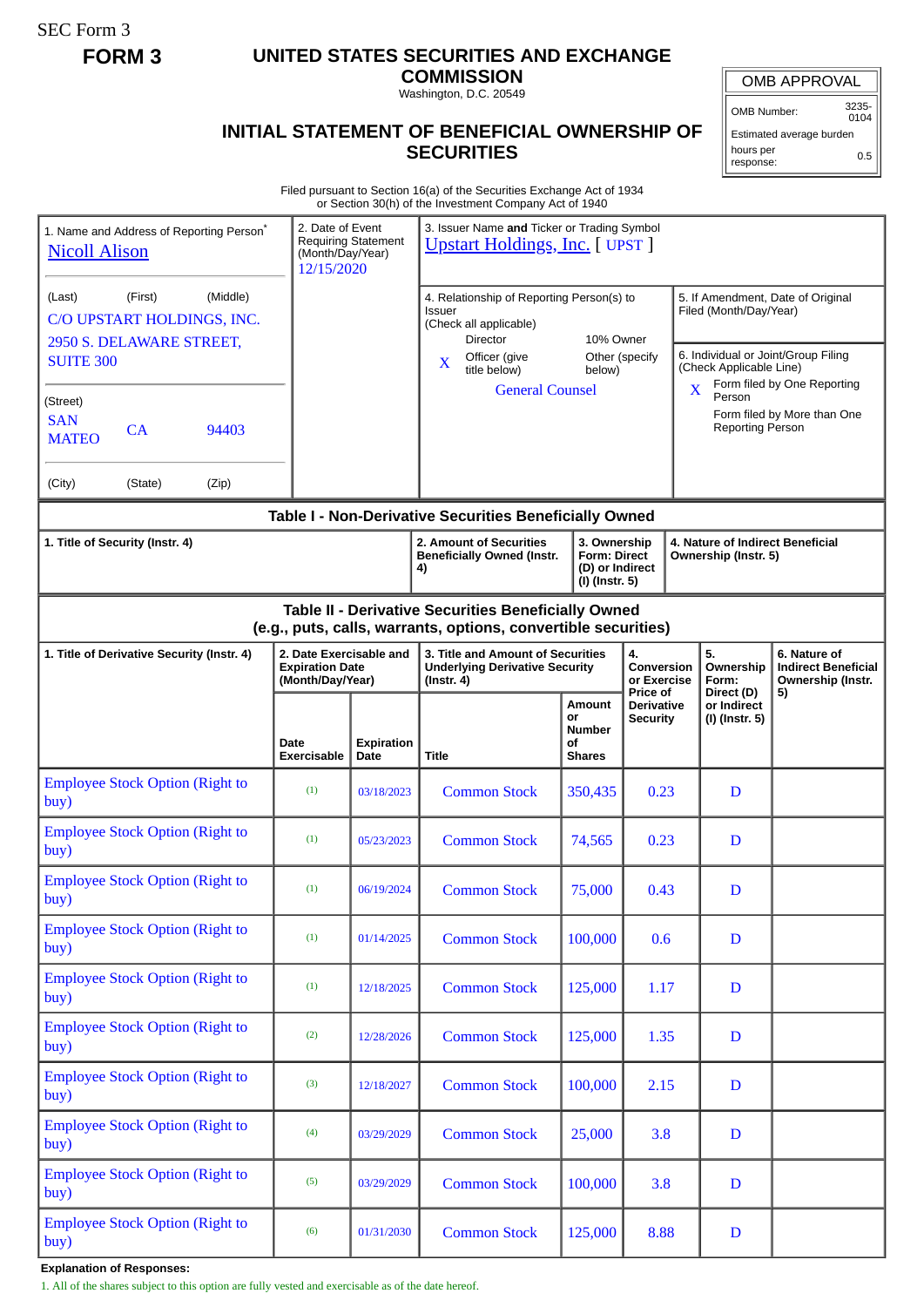2. One forty-eighth of the shares subject to the option vested on February 1, 2017 and one forty-eighth of the shares subject to the option vest each month thereafter, subject to the Reporting Person continuing as a service provider through each such date.

3. One forty-eighth of the shares subject to the option vested on February 1, 2018 and one forty-eighth of the shares subject to the option vest each month thereafter, subject to the Reporting Person continuing as a service provider through each such date.

4. One-twelfth of the shares subject to the option vested on February 1, 2020 and one-twelfth of the shares subject to the option vest each month thereafter, subject to the Reporting Person continuing as a service provider through each such date.

5. One-twelfth of the shares subject to the option vest on February 1, 2021 and each month thereafter, subject to the Reporting Person continuing as a service provider through each such date.

6. One-twelfth of the shares subject to the option vest on February 1, 2022 and each month thereafter, subject to the Reporting Person continuing as a service provider through each such date.

#### **Remarks:**

Exhibit 24 - Power of Attorney

Christopher Ing, by power <u>Christopher ing, by power</u> 12/15/2020<br>of attorney

\*\* Signature of Reporting Person Date

Reminder: Report on a separate line for each class of securities beneficially owned directly or indirectly.

\* If the form is filed by more than one reporting person, *see* Instruction 5 (b)(v).

\*\* Intentional misstatements or omissions of facts constitute Federal Criminal Violations *See* 18 U.S.C. 1001 and 15 U.S.C. 78ff(a).

Note: File three copies of this Form, one of which must be manually signed. If space is insufficient, *see* Instruction 6 for procedure.

**Persons who respond to the collection of information contained in this form are not required to respond unless the form displays a currently valid OMB Number.**